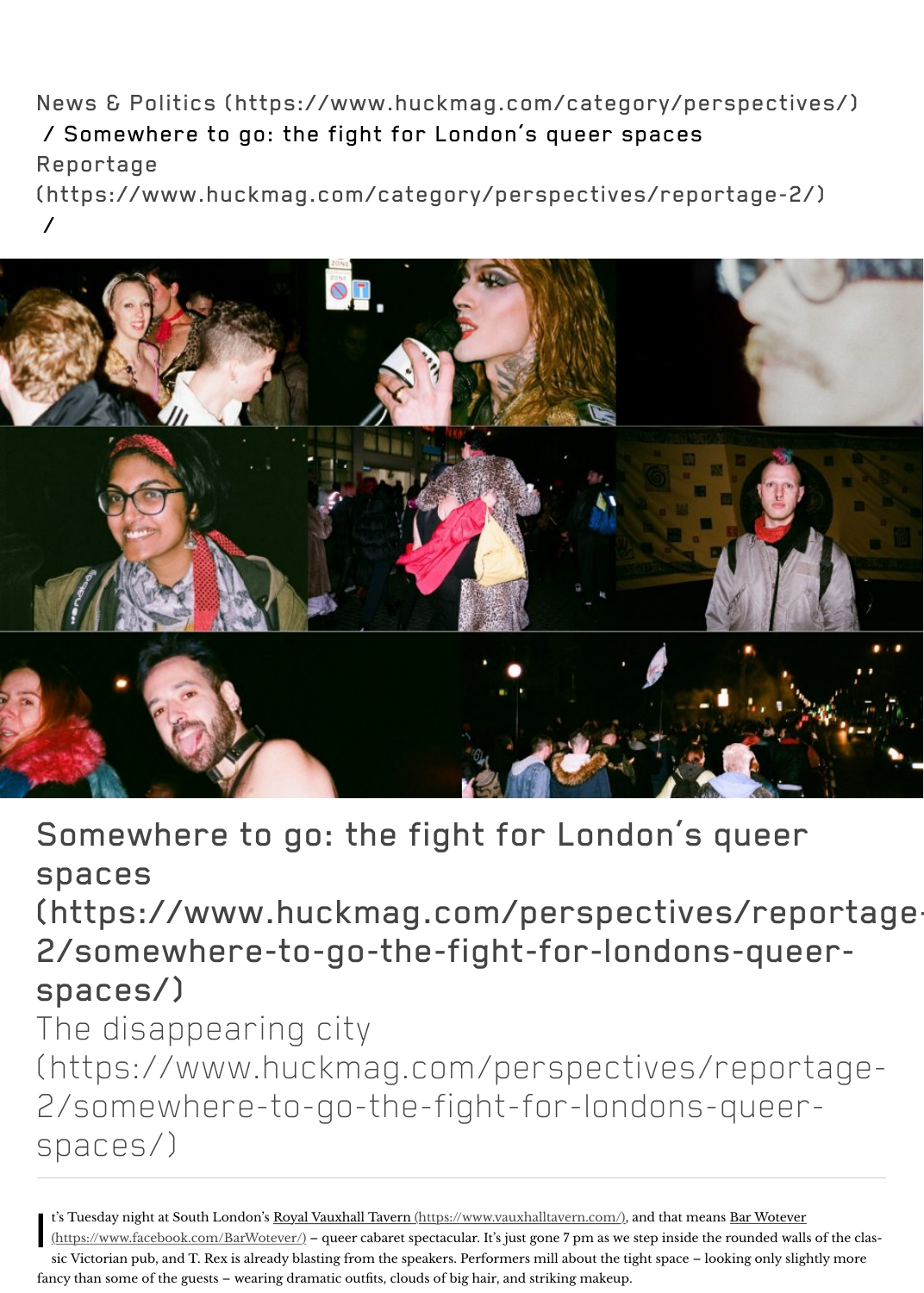[gay-transgender-attacks-a9156291.html\) makes this painfull](http://instagram.com/huckmagazine)[y clear – but a](https://www.facebook.com/HUCKmagazine)s is obvious t much about thriving as it is about safety. There's nothing quite like the feeling of being people.

The G-word – gentrification – plays a large part in queer space loss according to UCL's lab/news/2017/jul/london-lgbtq-venues-have-more-halved-past-decade-urban-lab-rep and Lo Marshall. "But it's very difficult to say that a space has closed because of one fac rector of UCL Urban Laboratory. "Some become affected by big infrastructure develop Crossrail in Tottenham Court Road."

Others are affected by rent increases, steep business rates, and licencing issues. "These buildings or in a slightly precarious area when they first open," says Campkin, adding the being pioneer gentrifiers. "In London we're seeing an accelerated, scaled-up form of go [ing pressure on all kinds of small-scale cultural spaces."](https://historicengland.org.uk/whats-new/news/royal-vauxhall-tavern-listed/) 

Clubs and bars come and go all the time, but when over half the city's queer venues are ing? And how can we stop it?



The Royal Vauxhall Tavern – London's oldest surviving gay bar – was first built in 1868 (https://www.museumoflondon.org.uk/discover/vauxhall-pleasure-gardens), a debauch up to see the latest in arts and culture, but also, where the shady groves and alleys were *Save the Tavern* (http://www.light-factory.co.uk/save-the-tavern/), writer and historian I the post-war period, when cabaret was common pub entertainment and drag performers likely brown. But, and the gas "It may equally have been that the market traders and lorry drivers [who frequented th bit of trade."

Performers would dance on the bar in the '60s and '70s, the bar staff serving beers through [health and safety reasons. Freddie Mercury once reportedly took Princess Diana \(https://www.telegraph.co.uk/news/newstopics/d](https://www.ucl.ac.uk/urban-lab/news/2017/jul/london-lgbtq-venues-have-more-halved-past-decade-urban-lab-report-shows)i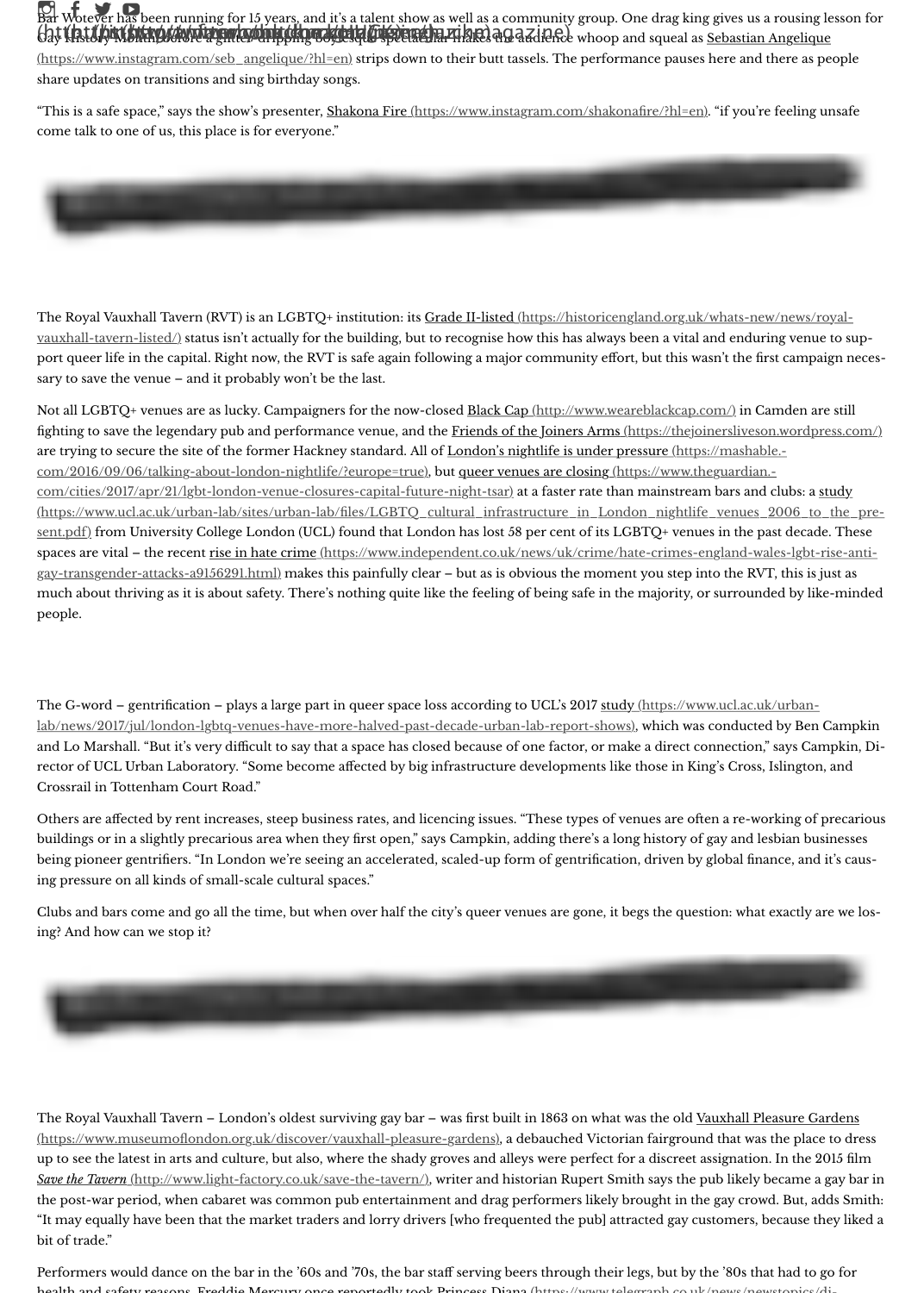[est challenge yet.](https://www.telegraph.co.uk/news/newstopics/diana/9963557/Freddie-Mercury-smuggled-Princess-Diana-into-gay-bar-disguised-as-a-man.html) 



If hard work was enough, the Joiners Arms in Shoreditch wouldn't have stood empty single 2015. was first destined for redevelopment into offices and flats, later a hotel. Established as a in its own time: a bit aggressive, decidedly un-charming, anarchic but somehow welcom

"I first started going to the Joiners around 2008. It was pretty grungy, and not shiny and cigarettes and jizz," says Peter Cragg, a member of the Friends of the Joiners Arms (https://the was like being in a different place, kind of like when you go on holiday and find a bar that feels wibe."

Located on a then-abandoned stretch of Hackney Road, across the road from a now-go rough. But it was open late, and Turner Prize winners and fashion designers would end was forever amused by their un-cool boozer being written up in *The New York Times* (https://www.nytimes.com/2007 facing.html) in a story on how "Shoreditch has emerged as a grittier, fashion-forward a side the George and Dragon (https://www.pinknews.co.uk/2015/08/12/gay-london-pubson's Head and the Chariots (https://www.hackneygazette.co.uk/news/chariots-closingsafe-space-for-gay-men-1-4407211) sauna (now all gone too).

Of course, the late landlord Dave Pollard didn't care about any of that (https://i-d.vice.com/ ers-arms): "If y[ou want to enjoy yourself, come in. But we don't want to know how important you](https://mailchi.mp/rvt/sprint-2019-update-1585265?e=4da97758ee) want to talk to [you a good shag? Can you dance? These are the questions we're interested in as a pub."](http://www.rvt.community/read-our-application-to-make-the-tavern-a-listed-building/)

The Joiners has stood empty since 2015, but the Friends of the Joiners Arms (FOTJA) c friend] gave me a big lecture about how this is a line in the sand, gentrification, queer r FOTJA started. "Seeing so many venues be closed, and then to see the Joiners – probab into luxury flats! It's a bit like, 'Alright, that's enough. You can take everything else, but

FOTJA secured the Joiners as an Asset of Community Value (https://www.eastlondonlines.com  $j_{\text{o}}$  arms-community-asset-status), and support from the council meant the plant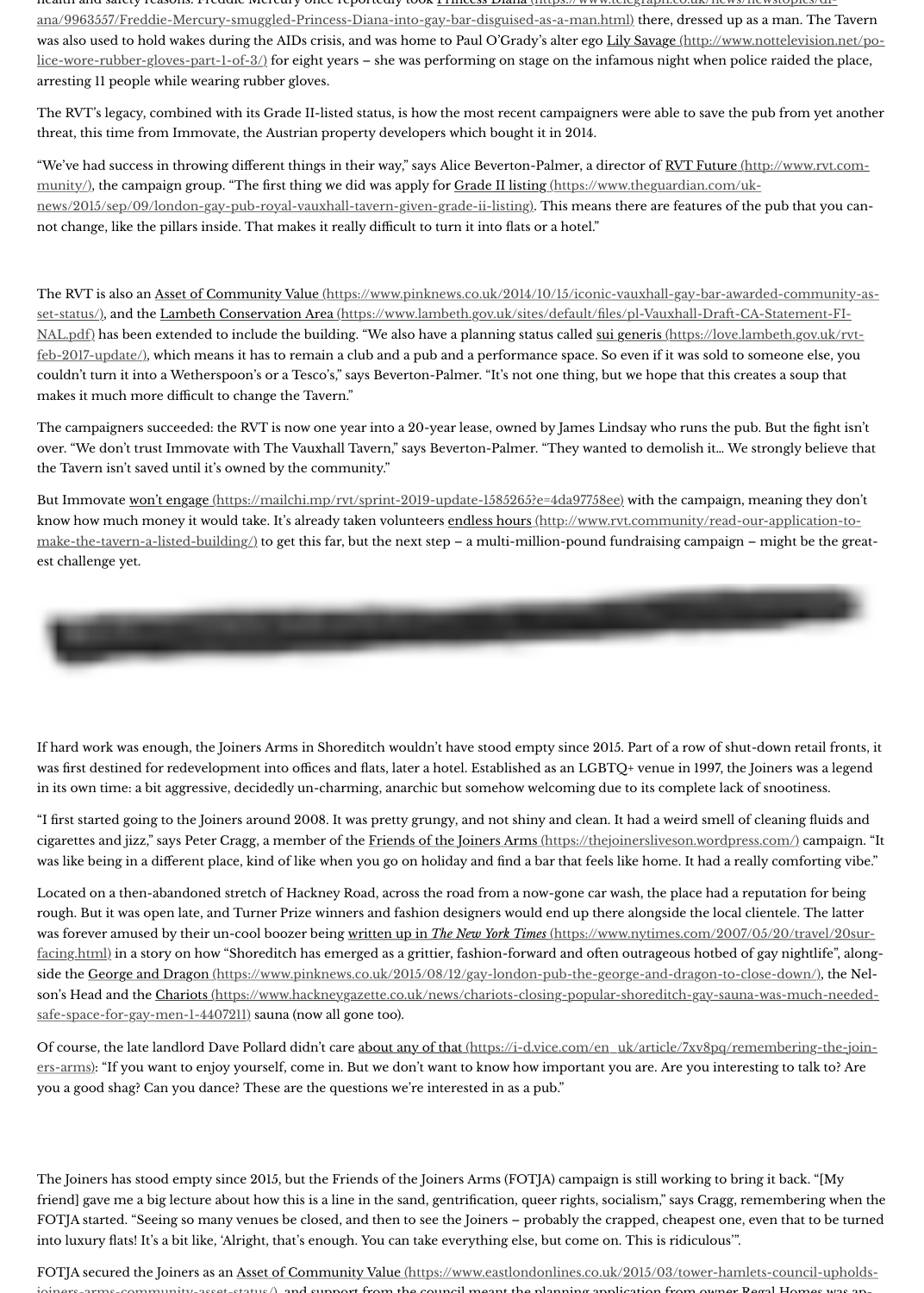As a result, The Bell was a sanctuary. "Most gay places were men only, and it tended to Bell weren't terribly into drag, because it was seen as being sort of misogynistic, a bit o Rob Pateman, a Bell regular who worked the door for fve years in the late '80s.

The windows of the 160-plus-year-old Victorian pub had been blacked out, but The Be seedy, but that was part of its charm. "There was a real political edge to everything that how it started as a women-only pub on a Saturday night because the management figured it would be better than the usual form trashing the place – King's Cross was pretty rough (https://www.huckmag.com/shortha of-kings-cross/) back then.

The Bell's unofficial dress code was the same for women as for men: 501s, oxblood Doc army surplus vest, or a bomber with badges for the Anti-Nazi League and Support the cause of how they looked and how they behaved – they didn't take any shit from anyon

The venue was the kind of place that felt like anything could happen: "Even the bad stu floor. I mean, god, I lived a life there that I couldn't tell my daughter about," remember palace.org/stories/the-bell-ghosts-on-the-dancefloor/) from King's Cross Story Palace. my ashes on the foor of The Bell. I thought I was gonna die young anyway."

The Bell closed in 1995 in part due to gentrification pressure, in part because the gay so meant bars didn't need to black-out their windows anymore. "The protest was going m Westminster rather than underground," says Pateman. "The Bell wasn't needed as muc

While much of this is positive, Pateman thinks progress has come at a cost of cohesion no London Lesbian and Gay Centre (https://www.vice.com/en\_uk/article/dpk7xj/londo bit fractured," he says. "For all the crap the gay community had to take in the '80s with ally vibrant time. We were out there creating our own clubs and our own space."

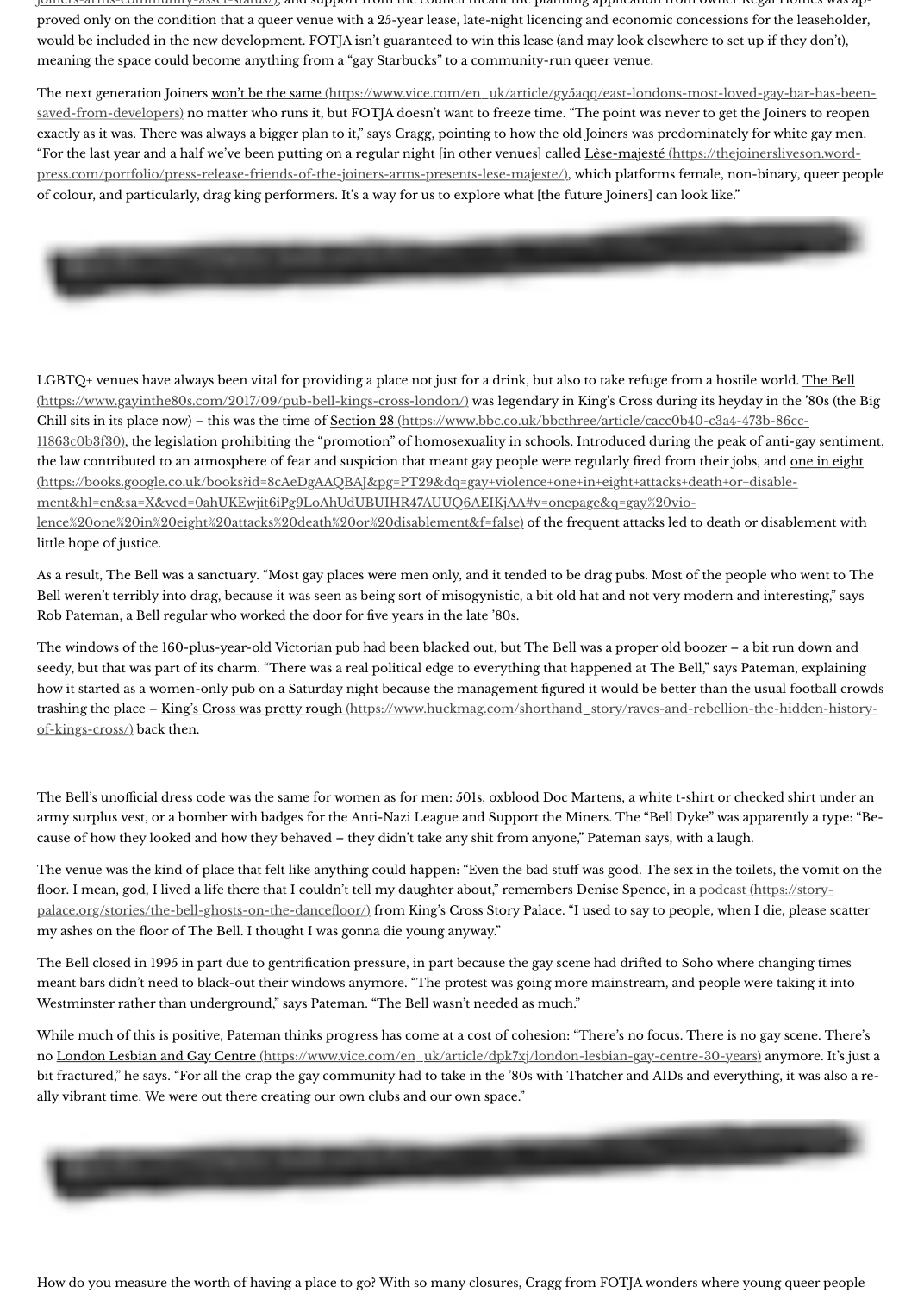There are signs that the tide may be turning. Campaigners for both the RVT and the Jo sponse to the UCL report, Mayor of London Sadiq Khan gave Night Czar (https://www. hour-london/night-czar) (and host of 'Duckie' at RVT) Amy Lamé a mandate to offer h between venue owners, developers and pub companies. The Mayor has also added safeguarding measures to the planning process, and planning process, and  $q$ [created a LGBTQ+ Venues Charter \(https:](https://www.stonewall.org.uk/)//www.london.gov.uk/what-we-do/arts-and-ou

"With all these campaigns happening at the same time, there's a recognition of the pre [tant community and historical value of these spaces," s](https://www.theglassishalffull.co.uk/about/)ays Ben Campkin, the UCL researcher. what those spaces have offered, and how important they have been to a sense of a network across the city, and to people lives."

I spent New Year's Eve 2008 at the Joiners Arms. I was living in that huge estate behind friends for a bit—I'd just recovered from a brutal bout of flu and was still feeling a little to order my first alcoholic drink in weeks, and the details get a little hazy after that but magazine.com/wp-content/uploads/2017/08/Screen-Shot-2017-08-08-at-10.50.19.png with someone tall, beautiful and ginger. I was so happy that night, out in the world aga weeks, surrounded lovely people. It's a long time ago now, but I'll never forget how gre



At the time of publication, all UK social spaces are closed due to the coronavirus qua **this time. While the full impact of the lockdown remains unclear, the loss of revenue is likely to be a blow (https://www.hufngtonpost.co.uk/entry/coronavirus-lgbtq-businesses-lockdown\_uk\_5e7cc881c5b6256a7a2 Wf4Oa00CbUnjSbbo73GxB\_TPAwLCaZaxFZCumAm0qn4) for London's already v** has pledged some support for salaries, many venues have steep rents; Jeremy Joseph, ing able to re-open (https://metro.co.uk/2020/03/27/london-landlords-refuse-rent-**12466431/) unless landlords provide discounts.**

During the lockdown, the Royal Vauxhall Tavern (https://www.facebook.com/TheRV GloryLondon), and the Admiral Duncan (https://www.facebook.com/1AdmiralDunc **porting your favourite bars by buying a virtual round of drinks at an online performance, a gif card for future use, or chip in to the Dalston Superstore (https://www.crowdfunder.co.uk/dalston-superstore-hardship-fi**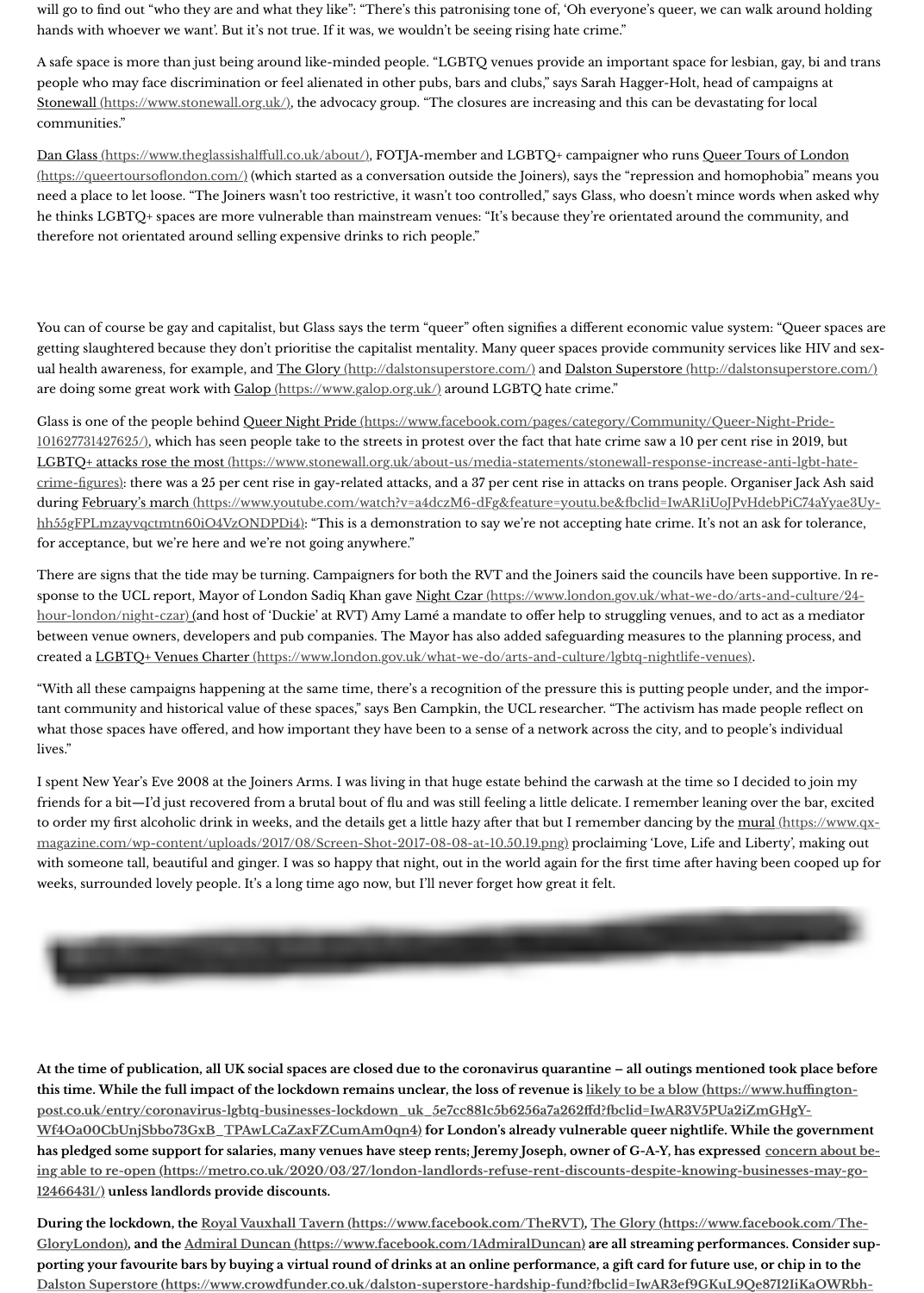## OTHER A[RTICLES](https://www.facebook.com/friendsofthejoinersarms/)

(https://www.huckmag.com/art-and-culture/drive-in-cinemas-coronav

ART & CULTURE (HTTPS://WWW.HUCKMAG.COM/CATEGORY/ART-AND-CULTURE/)

## In the age of lockdown, are drive-in cinemas the (https://www.huckmag.com/art-and-culture/d coronavirus-a[merica-covid19/\)](https://twitter.com/jessicafurseth)

Back to the '50s (https://www.huckmag.com/art[cinemas-coronavirus-america-covid19/\)](http://twitter.com/huckmagazine)

The film industry has taken a huge hit, but a handful of independent drive-ins have ad

(https://www.huckmag.com/art-and-culture/photography-2/ethereal-s india/)

[ART & CULTURE \(HTTPS://WWW.HUCKMAG.COM/CATEGORY/ART-AND-C](https://www.huckmag.com/topics/activism/)ULTURE/) > PHOTOG[RAPHY \(HTTPS://WWW.HUCKMAG.COM/CATEGORY/ART-AND-](https://www.huckmag.com/topics/gay/)CULTURE/PHOTOGRAPHY-2/)

[Capturing religion, spirituality](https://www.huckmag.com/topics/jessica-furseth/) and mysticism in (https://www.huckmag.com/art-and-culture/p [shots-of-spirituality-and-mys](https://www.huckmag.com/topics/lgbtq/)ticism-in-in[dia/\)](https://www.huckmag.com/topics/london/) A great escape (https://www.huckmag.com/art-a

[2/ethereal-shots-of-spiritualit](https://www.huckmag.com/topics/queer/)y-and-mysticism-in

In a new photo series, Suleika Mueller explores the Dharmic concept of 'Moksha' and o [India.](https://www.huckmag.com/art-and-culture/drive-in-cinemas-coronavirus-america-covid19/)

(https://www.huckmag.com/art-and-culture/photography-2/joining-th

ART & CULTURE (HTTPS://WWW.HUCKMAG.COM/CATEGORY/ART-AND-CULTURE/) > PHOTOGRAPHY (HTTPS://WWW.HUCKMAG.COM/CATEGORY/ART-AND-